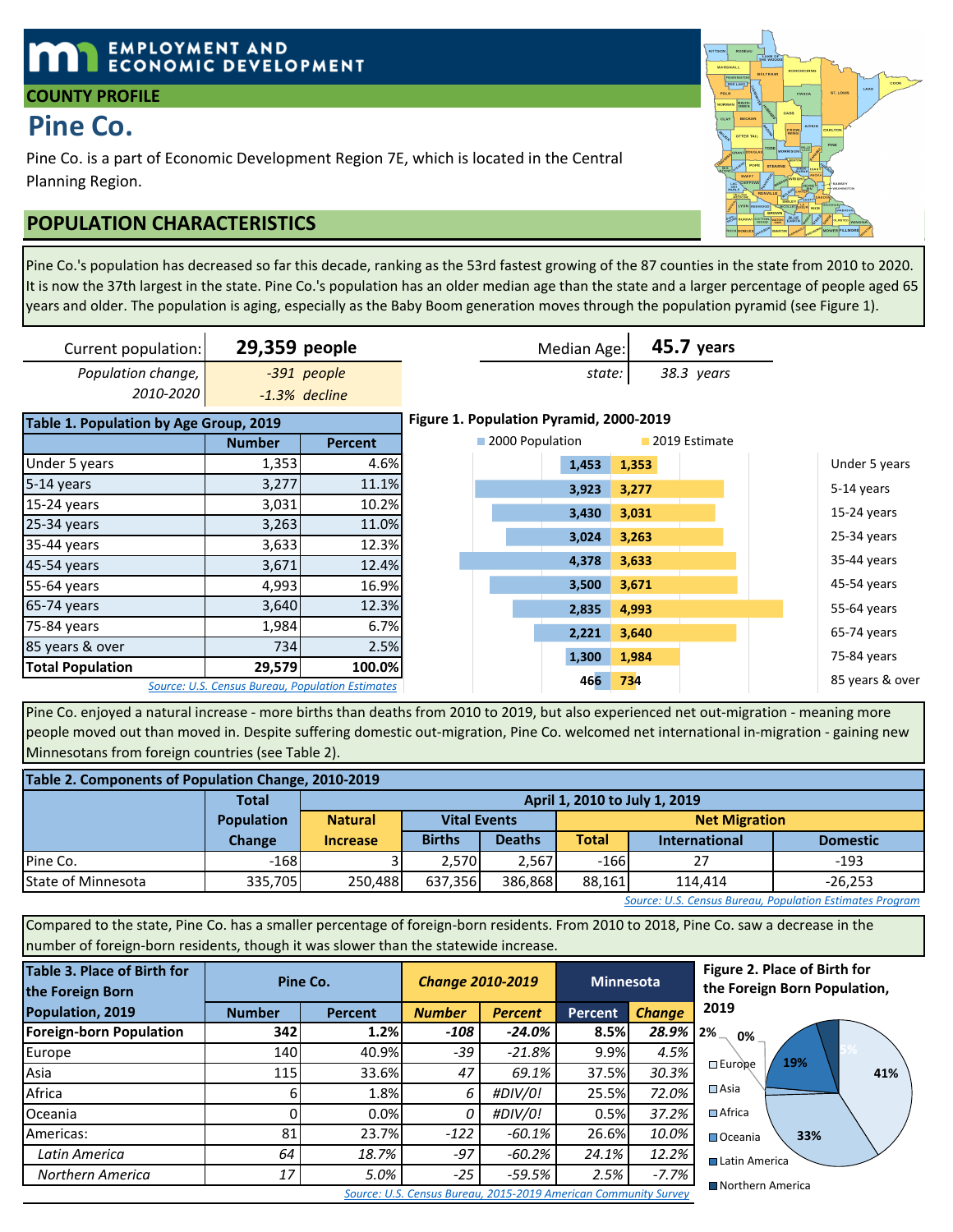#### **COUNTY PROFILE Pine Co.**

Pine Co.'s population was becoming more racially diverse over time. Since 2000, the county's white population increased and the number of people of other races increased (see Table 4).

#### **Figure 3. Population by Race,**

### **2019**

■ White

**Black or African American** 



Asian ■ Some Other Race **Two or More Races** 



|                                            |               | Pine Co. | <b>Minnesota</b>                   |         |                                    |
|--------------------------------------------|---------------|----------|------------------------------------|---------|------------------------------------|
| Table 4. Race and Hispanic Origin,<br>2019 | <b>Number</b> | Percent  | <b>Change</b><br>from<br>2000-2019 | Percent | <b>Change</b><br>from<br>2000-2019 |
| Total                                      | 29,223        | 100.0%   | 10.2%                              | 100.0%  | 13.1%                              |
| White                                      | 26,701        | 91.4%    | 6.6%                               | 82.8%   | 4.7%                               |
| <b>Black or African American</b>           | 658           | 2.3%     | 93.0%                              | 6.4%    | 107.6%                             |
| American Indian or Alaska Native           | 711           | 2.4%     | $-0.3%$                            | 1.0%    | 5.5%                               |
| Asian or Other Pac. Islanders              | <b>173</b>    | 0.6%     | 96.6%                              | 4.9%    | 87.8%                              |
| Some Other Race                            | 144           | 0.5%     | 63.6%                              | 1.9%    | 58.1%                              |
| Two or More Races                          | 836           | 2.9%     | 230.4%                             | 3.0%    | 99.9%                              |
| Hispanic or Latino origin                  | 853           | 2.9%     | 83.4%                              | 5.4%    | 108.9%                             |

*[S](http://factfinder.census.gov/faces/nav/jsf/pages/searchresults.xhtml?refresh=t)ource: U.S. Census Bureau, 2015-2019 American Community Survey*

# **POPULATION PROJECTIONS**

According to the Minnesota State Demographic Center, Pine Co.'s population is expected to decline from 2020 to 2030, with a rate of change that is slower than the projected statewide growth rate (5.0%). Despite the decline, the number of people aged 65 years and older is expected to increase over the next decade (see Figure 4 and Table 5).

|                                                         |            |            |                |                |        |        | Figure 4. Projections by Age Group, 2020- |                            |
|---------------------------------------------------------|------------|------------|----------------|----------------|--------|--------|-------------------------------------------|----------------------------|
| Table 5. Population Projections by Age Group, 2020-2030 |            |            |                |                | 2030   |        |                                           |                            |
|                                                         | 2020       | 2030       | <b>Numeric</b> | <b>Percent</b> | 35,000 | 29,554 | 29,339                                    |                            |
| Pine Co.                                                | Projection | Projection | <b>Change</b>  | <b>Change</b>  |        |        |                                           | 85 years & over            |
| Under 5 years                                           | 1,376      | 1,476      | 100            | 7.3%           | 30,000 |        |                                           | 75-84 years                |
| 5-14 years                                              | 3,045      | 2,712      | $-333$         | $-10.9\%$      | 25,000 |        |                                           | 65-74 years                |
| 15-24 years                                             | 3,780      | 3,437      | $-343$         | $-9.1%$        |        |        |                                           |                            |
| 25-34 years                                             | 2,916      | 3,592      | 676            | 23.2%          | 20,000 |        |                                           | $55-64$ years              |
| 35-44 years                                             | 3,551      | 2,793      | $-758$         | $-21.3%$       |        |        |                                           | $\blacksquare$ 45-54 years |
| 45-54 years                                             | 3,517      | 3,323      | $-194$         | $-5.5%$        | 15,000 |        |                                           | $\blacksquare$ 35-44 years |
| 55-64 years                                             | 4,650      | 3,307      | $-1,343$       | -28.9%         | 10,000 |        |                                           | 25-34 years                |
| 65-74 years                                             | 3,726      | 4,473      | 747            | 20.0%          |        |        |                                           | $\square$ 15-24 years      |
| 75-84 years                                             | 2,266      | 3,163      | 897            | 39.6%          | 5,000  |        |                                           | $\square$ 5-14 years       |
| 85 years & over                                         | 727        | 1,063      | 336            | 46.2%          |        |        |                                           | $\Box$ Under 5 years       |
| <b>Total Population</b>                                 | 29,554     | 29,339     | $-215$         | $-0.7%$        |        |        | 2020 Projectio1030 Projection             |                            |

*Source: Minnesota State Demographic Center*

# **EDUCATIONAL ATTAINMENT**

Pine Co. has a lower percentage of adults (18 years & over) with at least a high school diploma than the state (92.4%), and a lower percentage of people with at least some college experience. Pine Co. also has a lower percentage of people with an Associate's degree and a lower percentage of people with a Bachelor's degree or higher.

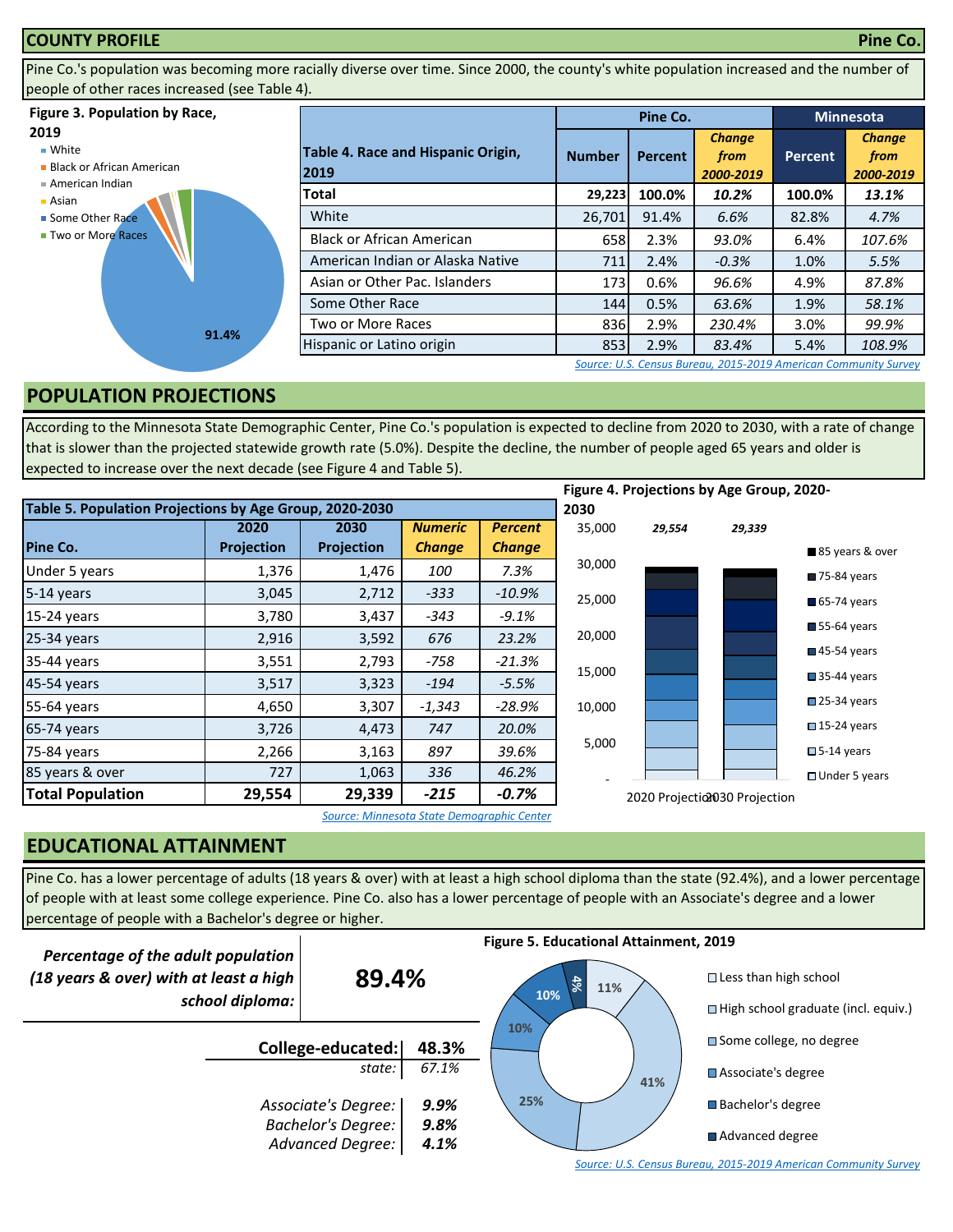### **COUNTY PROFILE Pine Co.**

# **LABOR FORCE TRENDS**



*[S](https://apps.deed.state.mn.us/lmi/laus/Default.aspx)ource: DEED Local Area Unemployment Statistics*

At 7.8%, Pine Co. had a higher unemployment rate than the state in 2020. Pine Co.'s unemployment rate increased compared to 5.7% in 2019, and was lower than the 9.8% rate posted in 2010. The number of unemployed workers actively seeking work in Pine Co. increased over the past year, and is down compared to 2010.



Labor force growth has slowed in recent years. After experiencing a net gain of workers from 1990 to 2000, Pine Co. averaged an annual gain of new workers from 2000 to 2010, and most recently a loss of fewer workers since 2010 (see Figure 7). Moving forward, Pine Co. is expected to see a labor force decline from 2020 to 2030 (see Table 6).

|                                                                                                                                                                                                                                                 |                               |                                            | . . 5         |  |  |  |  |  |  |
|-------------------------------------------------------------------------------------------------------------------------------------------------------------------------------------------------------------------------------------------------|-------------------------------|--------------------------------------------|---------------|--|--|--|--|--|--|
| <b>Table 6. Labor Force</b>                                                                                                                                                                                                                     | <b>Labor Force Projection</b> |                                            |               |  |  |  |  |  |  |
| Projections, 2020-2030                                                                                                                                                                                                                          | 2020                          | 2030                                       |               |  |  |  |  |  |  |
| 16 to 24 years                                                                                                                                                                                                                                  | 2,131                         | 2,015                                      | Vacancies     |  |  |  |  |  |  |
| 25 to 54 years                                                                                                                                                                                                                                  | 7,394                         | 7,191                                      |               |  |  |  |  |  |  |
| 55 to 64 years                                                                                                                                                                                                                                  | 2,755                         | 1,959                                      | ళ             |  |  |  |  |  |  |
| 65 years & over                                                                                                                                                                                                                                 | 1,123                         | 1,405                                      |               |  |  |  |  |  |  |
| <b>Total Labor Force</b>                                                                                                                                                                                                                        | 13,403                        | 12,570                                     |               |  |  |  |  |  |  |
|                                                                                                                                                                                                                                                 |                               | Source: Minnesota State Demographic Center | of Unemployed |  |  |  |  |  |  |
| Pine Co. is a part of Region 7E, which includes Chisago,<br>Number<br>Isanti, Kanabec, Mille Lacs, and Pine County. The labor<br>market has grown extremely tight in recent years,<br>ldronning to a ratio of jobseekers ner vacancy during the |                               |                                            |               |  |  |  |  |  |  |

Pine Co. is a part of Region 7E, which includes Chisago, Isanti, Kanabec, Mille Lacs, and Pine County. The labor market has grown extremely tight in recent years, dropping to a ratio of jobseekers per vacancy during the 2nd quarter of 2020 (see Figure 8).

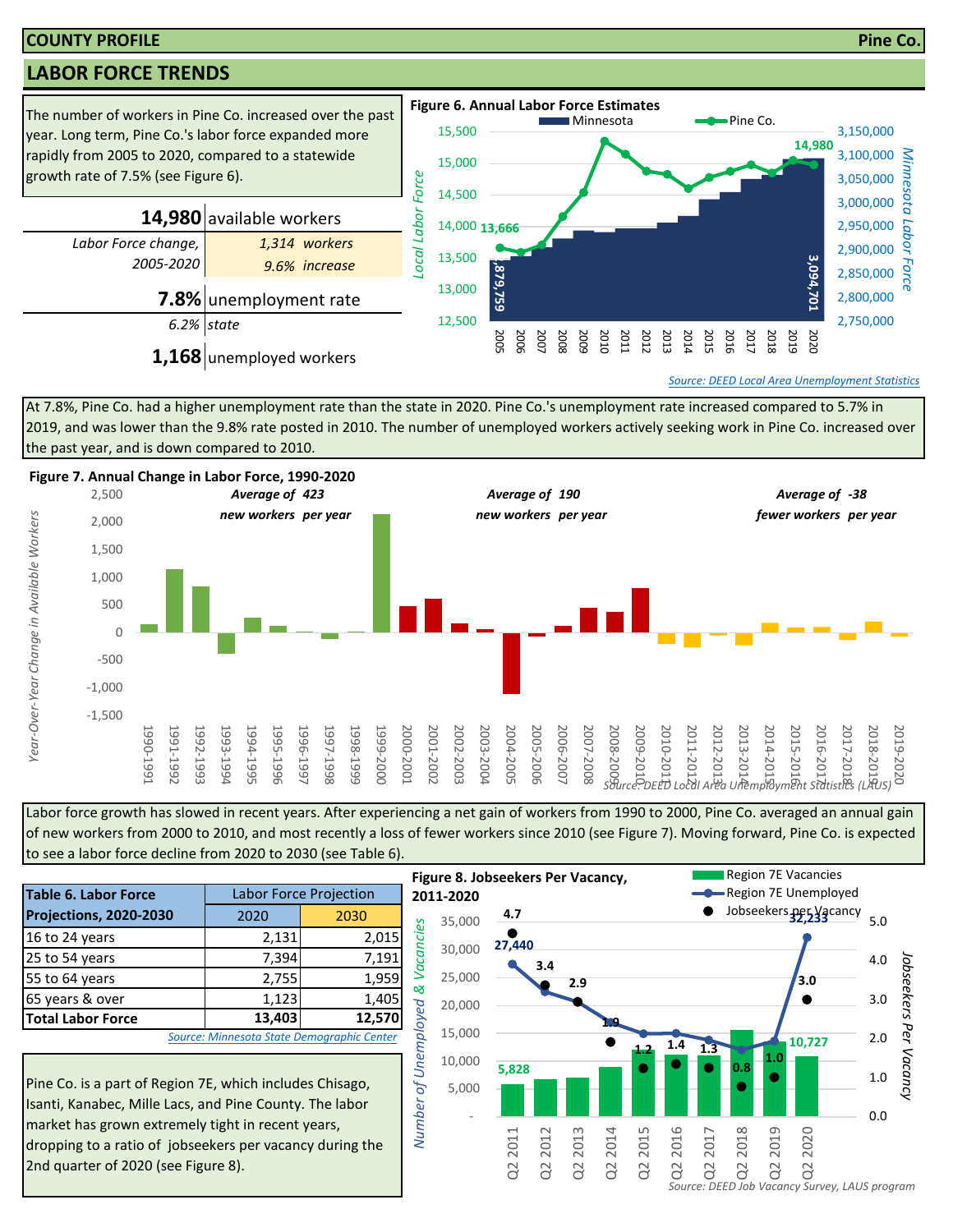# **LABOR FORCE CHARACTERISTICS**

Pine Co. had a lower labor force participation rate than the state. The labor force in Pine Co. is less racially diverse than the state (where 84.8% of workers are white alone), but is becoming more diverse over time.

#### **Table 7. Employment Characteristics, 2019**

|                                                                 |                                                 | Pine Co.                                                      |                | <b>Minnesota</b>                 |                | Pine Co.                 |                                  |  |
|-----------------------------------------------------------------|-------------------------------------------------|---------------------------------------------------------------|----------------|----------------------------------|----------------|--------------------------|----------------------------------|--|
|                                                                 | In Labor Force<br><i>(available</i><br>workers) | Labor<br><b>Force</b><br>Partic.                              | Unemp.<br>Rate | Labor<br><b>Force</b><br>Partic. | Unemp.<br>Rate |                          |                                  |  |
|                                                                 |                                                 | Rate                                                          |                | Rate                             |                | <b>Male</b>              | <b>Female</b>                    |  |
| <b>Total Labor Force</b>                                        | 13,452                                          | 55.8%                                                         | 4.8%           | 69.7%                            | 3.6%           | 7,043                    | 6,417                            |  |
| 16 to 19 years                                                  | 647                                             | 48.8%                                                         | 9.0%           | 53.2%                            | 11.0%          | 316                      | 330                              |  |
| 20 to 24 years                                                  | 1,072                                           | 73.9%                                                         | 7.4%           | 84.6%                            | 6.0%           | 579                      | 493                              |  |
| 25 to 44 years                                                  | 5,013                                           | 74.6%                                                         | 5.6%           | 88.8%                            | 3.2%           | 2,669                    | 2,345                            |  |
| 45 to 54 years                                                  | 2,911                                           | 73.0%                                                         | 3.6%           | 87.6%                            | 2.7%           | 1,475                    | 1,437                            |  |
| 55 to 64 years                                                  | 2,817                                           | 59.3%                                                         | 3.3%           | 73.0%                            | 2.8%           | 1,451                    | 1,366                            |  |
| 65 to 74 years                                                  | 773                                             | 22.9%                                                         | 3.2%           | 27.9%                            | 2.2%           | 432                      | 342                              |  |
| 75 years & over                                                 | 225                                             | 9.0%                                                          | 0.4%           | 6.6%                             | 2.4%           | 121                      | 104                              |  |
| <b>Employment Characteristics by Race &amp; Hispanic Origin</b> |                                                 |                                                               |                |                                  |                | Figure 9. Labor Force by |                                  |  |
| White alone                                                     | 12,656                                          | 57.0%                                                         | 4.5%           | 69.3%                            | 3.0%           | Race, 2019               |                                  |  |
| <b>Black or African American</b>                                | 121                                             | 19.5%                                                         | 9.1%           | 71.3%                            | 8.8%           |                          |                                  |  |
| American Indian & Alaska Native                                 | 256                                             | 51.3%                                                         | 10.2%          | 58.9%                            | 12.6%          |                          |                                  |  |
| Asian or Other Pac. Islanders                                   | 91                                              | 60.2%                                                         | 3.3%           | 71.2%                            | 4.3%           |                          |                                  |  |
| Some Other Race                                                 | 71                                              | 55.5%                                                         | 9.9%           | 77.7%                            | 6.1%           |                          |                                  |  |
| Two or More Races                                               | 274                                             | 54.3%                                                         | 9.5%           | 73.6%                            | 7.4%           |                          |                                  |  |
| Hispanic or Latino                                              | 305                                             | 46.9%                                                         | 8.9%           | 76.5%                            | 6.1%           |                          |                                  |  |
| <b>Employment Characteristics by Disability</b>                 |                                                 |                                                               |                |                                  |                |                          |                                  |  |
| <b>With Any Disability</b>                                      | 1,160                                           | 46.8%                                                         | 8.4%           | 53.0%                            | 8.6%           |                          | 94.1%                            |  |
| <b>Employment Characteristics by Educational Attainment</b>     |                                                 |                                                               |                |                                  |                |                          |                                  |  |
| Population, 25 to 64 years                                      | 10,743                                          | 69.5%                                                         | 4.5%           | 84.5%                            | 3.0%           | ■ White alone            |                                  |  |
| Less than H.S. Diploma                                          | 664                                             | 54.6%                                                         | 5.3%           | 66.3%                            | 4.2%           |                          | <b>Black or African American</b> |  |
| H.S. Diploma or Equivalent                                      | 3,823                                           | 62.5%                                                         | 3.6%           | 78.5%                            | 2.6%           |                          | American Indian & Alaska Native  |  |
| Some College or Assoc. Degree                                   | 4,314                                           | 74.5%                                                         | 4.5%           | 85.3%                            | 3.0%           |                          | Asian or Other Pac. Islanders    |  |
| Bachelor's Degree or Higher                                     | 1,942                                           | 83.2%                                                         | 1.7%           | 90.0%                            | 1.7%           | ■ Some Other Race        |                                  |  |
|                                                                 |                                                 | Source: 2015-2019 American Community Survey, 5-Year Estimates |                |                                  |                |                          | ■ Two or More Races              |  |

A smaller percentage of workers in Pine Co. worked in the same county in which they live compared to the state. Pine Co. also had a longer average commute time than the state.

|                                                 | Pine Co.      |                |               | <b>Minnesota</b> | Figure 10. Time Leaving Home to             |      |                |    |
|-------------------------------------------------|---------------|----------------|---------------|------------------|---------------------------------------------|------|----------------|----|
| <b>Table 8. Commuting Characteristics, 2019</b> | <b>Number</b> | <b>Percent</b> | <b>Number</b> | <b>Percent</b>   | go to Work, 2019<br>$\blacksquare$ Pine Co. |      | ■ Minnesota    |    |
| Worked in state of residence                    | 12,392        | 98.1%          | 2,837,697     | 97.6%            |                                             | 0%   | 20%            | 40 |
| Worked in county of residence                   | 7,680         | 60.8%          | 1,846,247     | 63.5%            |                                             |      |                |    |
| Worked out of county of residence               | 4,712         | 37.3%          | 991,449       | 34.1%            | 12:00 a.m. to                               | 8.4% |                |    |
| Worked outside state of residence               | 240           | 1.9%           | 69,779        | 2.4%             | 4:59 a.m.                                   | 4.2% |                |    |
| <b>MEANS OF TRANSPORTATION TO WORK</b>          |               |                |               |                  | 5:00 a.m. to 5:59                           |      |                |    |
| Car, truck, or van                              | 11,344        | 89.8%          | 2,506,244     | 86.2%            | a.m.                                        | 9.1% | 12.4%          |    |
| Public transportation (excl. taxicab)           | 38            | 0.3%           | 101,762       | 3.5%             |                                             |      |                |    |
| Other method (walk, bike, taxi, etc.)           | 518           | 4.1%           | 125,021       | 4.3%             | 6:00 a.m. to 6:59                           |      | 14.8%          |    |
| Worked at home                                  | <b>7331</b>   | 5.8%           | 171,541       | 5.9%             | a.m.                                        |      | 19.6%          |    |
| <b>TRAVEL TIME TO WORK</b>                      |               |                |               |                  | 7:00 a.m. to 7:59                           |      |                |    |
| Less than 10 minutes                            | 2,122         | 16.8%          | 456,474       | 15.7%            | a.m.                                        |      | 26.7%<br>29.3% |    |
| 10 to 19 minutes                                | 3,587         | 28.4%          | 872,243       | 30.0%            |                                             |      |                |    |
| 20 to 29 minutes                                | 1,907         | 15.1%          | 645,460       | 22.2%            | 8:00 a.m. to 8:59<br>a.m.                   | 9.6% |                |    |
| 30 to 44 minutes                                | 1,768         | 14.0%          | 575,680       | 19.8%            |                                             |      | 14.4%          |    |
| 45 to 59 minutes                                | 998           | 7.9%           | 194,801       | 6.7%             | 9:00 a.m. to                                |      |                |    |
| 60 or more minutes                              | 2,261         | 17.9%          | 162,819       | 5.6%             | 11:59 p.m.                                  |      | 28.1%<br>23.4% |    |
| <b>Mean travel time to work (minutes)</b>       |               | 31.6 minutes   |               | 23.7 minutes     |                                             |      |                |    |

40%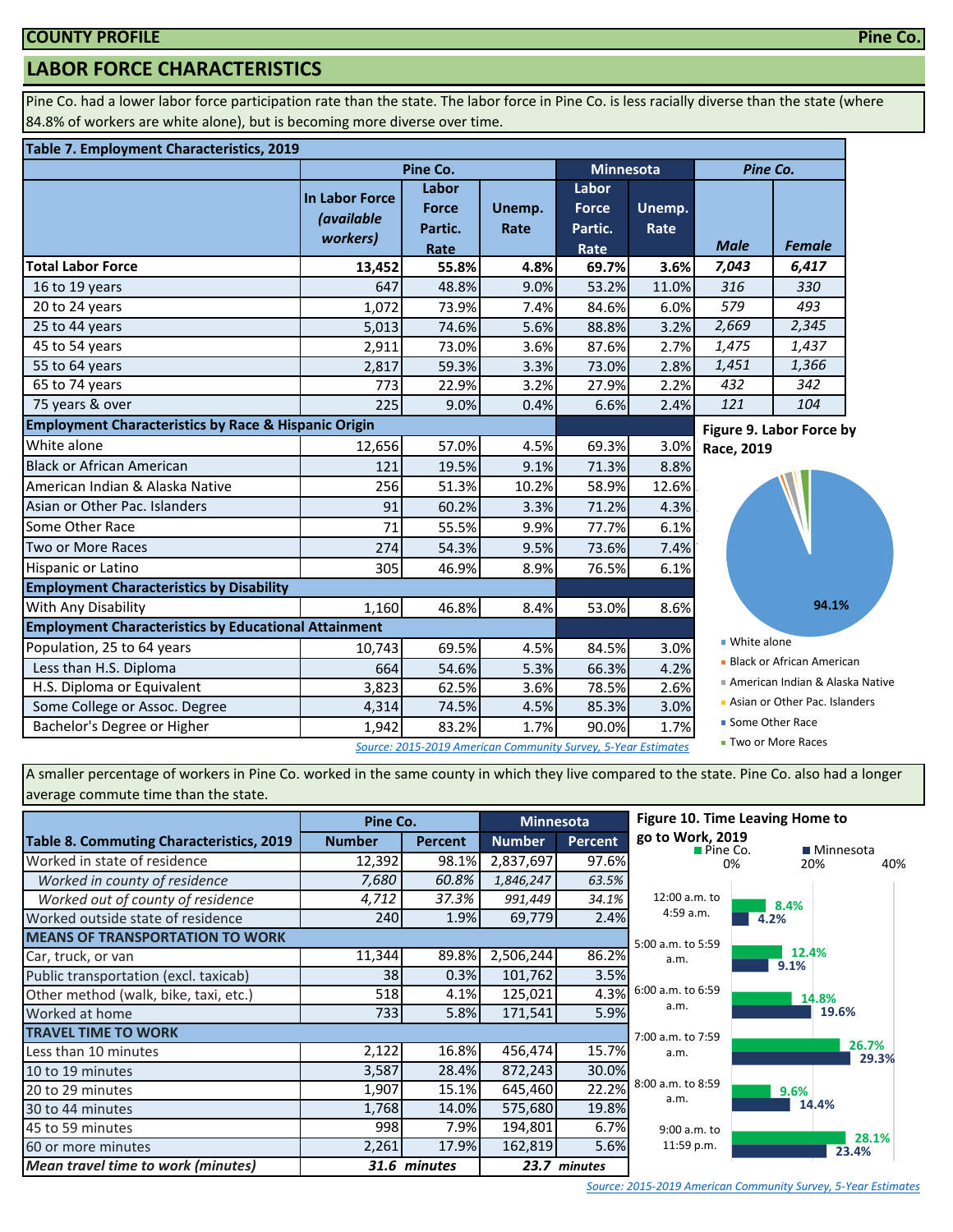# **INCOMES, COST OF LIVING, & HOUSING**

Pine Co. had a lower median household income than the state, and a higher percentage of households with incomes below \$50,000. Overall, Pine Co. had the 78th highest median household income of the 87 counties in the state.

| Median Household Income \$53,422            |                | Figure 11. Household Incomes, 2019 | $\square$ Less than \$25,000     |  |                                                              |                     | □ \$25,000-\$49,999 |                     | ■\$50,000-\$74,999 |                        |       |  |
|---------------------------------------------|----------------|------------------------------------|----------------------------------|--|--------------------------------------------------------------|---------------------|---------------------|---------------------|--------------------|------------------------|-------|--|
|                                             | state \$68,411 |                                    | $\blacksquare$ \$75,000-\$99,999 |  |                                                              | ■\$100,00-\$149,999 |                     | ■ \$150,000 or more |                    |                        |       |  |
| Median Family Income \$66,327               |                | Pine Co.                           | 22.4%                            |  | 25.1%                                                        |                     | 20.9%               |                     | 13.0%              | $12.0\%$ $\frac{5}{8}$ |       |  |
|                                             | state \$86,204 |                                    |                                  |  |                                                              |                     |                     |                     |                    |                        |       |  |
| Per Capita Income \$26,407                  |                | Minnesota                          | 16.1%                            |  | 20.3%                                                        | 18.0%               |                     | 14.0%               | 17.2%              |                        | 14.3% |  |
|                                             | state \$37,625 |                                    |                                  |  |                                                              |                     |                     |                     |                    |                        |       |  |
| Source: 2015-2019 American Community Survey |                |                                    |                                  |  | Source: 2015-2019 American Community Survey 5-Year Estimates |                     |                     |                     |                    |                        |       |  |

Pine Co. also had a lower cost of living than the state, with a required hourly wage of \$15.97 for a single person living alone to meet a basic needs cost of living, and an hourly wage requirement of \$17.51 for a typical family with 2 adults and 1 child (see Table 9).

| Table 9. Basic Needs Cost of Living Estimates, 2020 |                       |                    |                      |                      |                       |                         |                     |              |              |  |  |  |
|-----------------------------------------------------|-----------------------|--------------------|----------------------|----------------------|-----------------------|-------------------------|---------------------|--------------|--------------|--|--|--|
|                                                     | <b>Single Yearly</b>  | <b>Hourly Wage</b> |                      | <b>Monthly Costs</b> |                       |                         |                     |              |              |  |  |  |
| Single Adult, 0 children                            | <b>Cost of Living</b> | <b>Required</b>    | <b>Child Care</b>    | Food                 | <b>Health</b><br>Care | <b>Housing</b> <i>I</i> | Trans-<br>portation | <b>Other</b> | <b>Taxes</b> |  |  |  |
| Pine Co.                                            | \$33,215              | \$15.97            | \$0                  | \$346                | \$163                 | \$594                   | \$1,000             | \$257        | \$408        |  |  |  |
| <b>State of Minnesota</b>                           | \$31,392              | \$15.09            | \$0                  | \$336                | \$157                 | \$798                   | \$653               | \$318        | \$354        |  |  |  |
| Typical Family: 2 Adults (1                         | <b>Family Yearly</b>  | <b>Hourly Wage</b> | <b>Monthly Costs</b> |                      |                       |                         |                     |              |              |  |  |  |
| working full-time, 1 part-                          | <b>Cost of Living</b> |                    | <b>Child Care</b>    | Food                 | <b>Health</b>         | <b>Housing</b>          | Trans-              | <b>Other</b> | <b>Taxes</b> |  |  |  |
| time), 1 child                                      |                       | <b>Required</b>    |                      |                      | Care                  |                         | portation           |              |              |  |  |  |
| Pine Co.                                            | \$54,646              | \$17.51            | \$309                | \$789                | \$519                 | \$795                   | \$1,187             | \$434        | \$521        |  |  |  |
| State of Minnesota                                  | \$56,772              | \$18.20            | \$516                | \$769                | \$593                 | \$1,033                 | \$755               | \$505        | \$560        |  |  |  |
| Source: DEED Cost of Living tool                    |                       |                    |                      |                      |                       |                         |                     |              |              |  |  |  |

Pine Co. had a lower median house value than the state, having the 42nd highest value of the 87 counties in 2019. Pine Co.'s housing stock was newer than the state's, with a higher percentage of units built since 2000 (see Figure 12).

| <b>Table 10. Estimated Value of Owner-</b> | Pine Co.                                                      |                | <b>Minnesota</b> |
|--------------------------------------------|---------------------------------------------------------------|----------------|------------------|
| occupied Housing Units, 2019               | <b>Total</b>                                                  | <b>Percent</b> | Percent          |
| <b>Total</b>                               | 8,707                                                         | 100.0%         | 100.0%           |
| Less than \$50,000                         | 597                                                           | 6.9%           | 5.7%             |
| \$50,000 to \$99,999                       | 1,405                                                         | 16.1%          | 9.4%             |
| \$100,000 to \$149,999                     | 1,689                                                         | 19.4%          | 15.2%            |
| \$150,000 to \$199,999                     | 1,851                                                         | 21.3%          | 19.8%            |
| \$200,000 to \$299,999                     | 1,842                                                         | 21.2%          | 25.7%            |
| \$300,000 to \$499,999                     | 1,087                                                         | 12.5%          | 17.6%            |
| \$500,000 or more                          | 236                                                           | 2.7%           | 6.6%             |
| <b>Median (dollars)</b>                    | \$164,500                                                     |                | \$199,700        |
|                                            | Source: 2015-2019 American Community Survey, 5-Year Estimates |                |                  |



*Source: 2015-2019 American Community Survey, 5-Year Estimates*

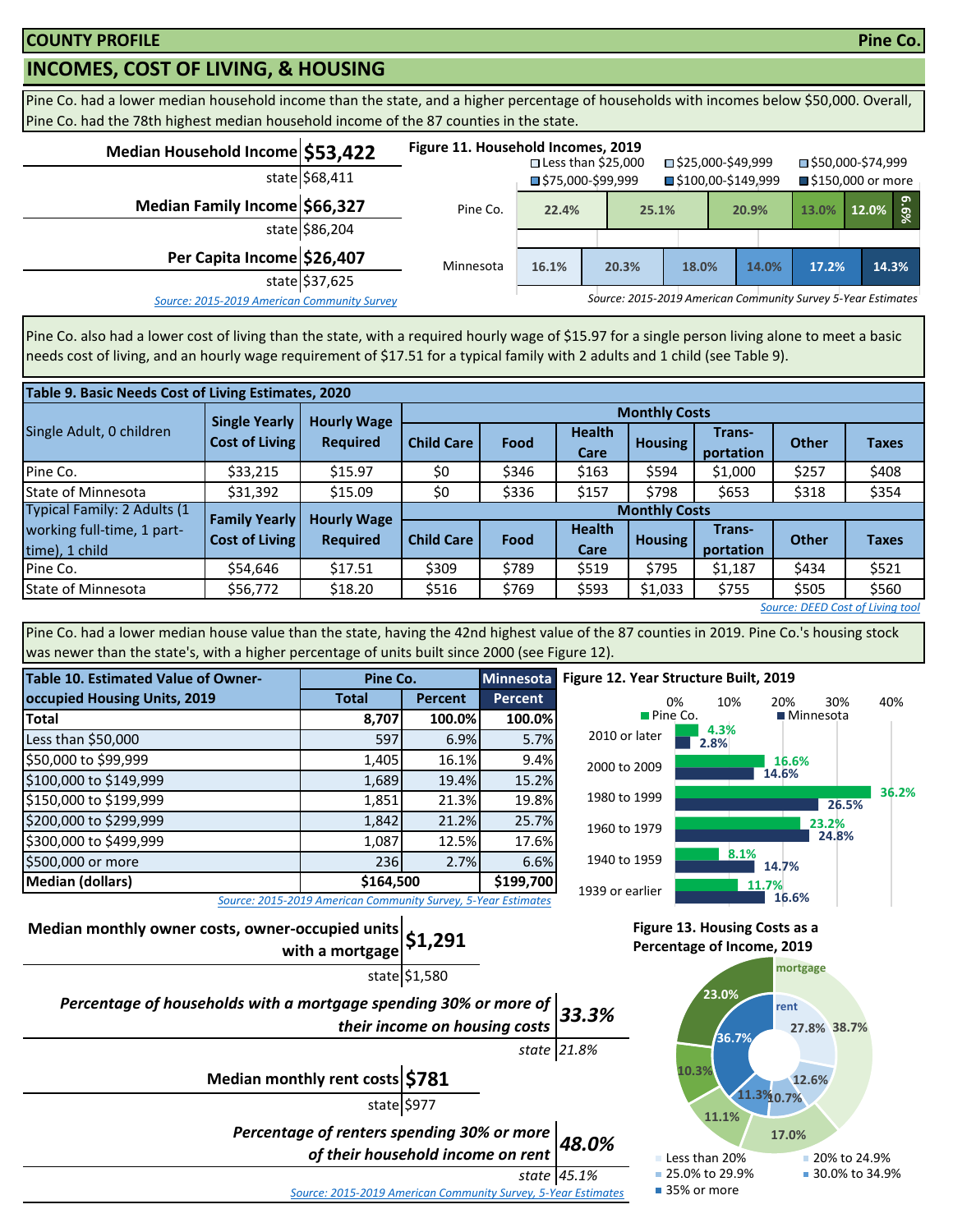# **COUNTY PROFILE**

### **OCCUPATIONS**

At \$21.84 in 2021, wages were lower in Region 7E than the state. Overall, Region 7E had the 2nd highest median hourly wage level of the 13 economic development regions in the state. Wages were highest for management occupations (\$46.72) and lowest for food preparation and serving related jobs (\$13.15) (see Table 11).

| Table 11. Occupational Employment Statistics, 2021 |                          |                                      |                               |                                  |                          |                           |                               |  |  |  |
|----------------------------------------------------|--------------------------|--------------------------------------|-------------------------------|----------------------------------|--------------------------|---------------------------|-------------------------------|--|--|--|
|                                                    |                          | <b>Region 7E</b>                     |                               |                                  |                          | <b>State of Minnesota</b> |                               |  |  |  |
| <b>Occupational Group</b>                          | Median<br>Hourly<br>Wage | Estimated<br>Regional<br><b>Jobs</b> | Share of<br><b>Total Jobs</b> | Regional<br>Location<br>Quotient | Median<br>Hourly<br>Wage | State-wide<br>Jobs        | Share of<br><b>Total Jobs</b> |  |  |  |
| <b>Total, All Occupations</b>                      | \$21.84                  | 48,790                               | 100.0%                        | 1.0                              | \$23.00                  | 2,708,760                 | 100.0%                        |  |  |  |
| Management                                         | \$46.72                  | 2,530                                | 5.2%                          | 0.9                              | \$54.22                  | 164,530                   | 6.1%                          |  |  |  |
| <b>Business &amp; Financial Operations</b>         | \$30.54                  | 1,880                                | 3.9%                          | 0.6                              | \$35.24                  | 179,670                   | 6.6%                          |  |  |  |
| Computer & Mathematical                            | \$36.10                  | 740                                  | 1.5%                          | 0.4                              | \$44.89                  | 98,240                    | 3.6%                          |  |  |  |
| Architecture & Engineering                         | \$39.30                  | 920                                  | 1.9%                          | 0.9                              | \$38.90                  | 54,880                    | 2.0%                          |  |  |  |
| Life, Physical & Social Science                    | \$33.00                  | 470                                  | 1.0%                          | 1.0                              | \$35.48                  | 26,120                    | 1.0%                          |  |  |  |
| Community & Social Service                         | \$24.38                  | 1,430                                | 2.9%                          | 1.4                              | \$24.21                  | 55,630                    | 2.1%                          |  |  |  |
| Legal                                              | \$27.93                  | 210                                  | 0.4%                          | 0.6                              | \$41.02                  | 19,760                    | 0.7%                          |  |  |  |
| <b>Education, Training &amp; Library</b>           | \$25.28                  | 5,180                                | 10.6%                         | 1.8                              | \$24.64                  | 159,060                   | 5.9%                          |  |  |  |
| Arts, Design, Entertainment & Media                | \$14.35                  | 450                                  | 0.9%                          | 0.7                              | \$25.72                  | 36,260                    | 1.3%                          |  |  |  |
| <b>Healthcare Practitioners &amp; Technical</b>    | \$34.59                  | 2,940                                | 6.0%                          | 0.9                              | \$36.90                  | 188,210                   | 6.9%                          |  |  |  |
| <b>Healthcare Support</b>                          | \$14.80                  | 3,120                                | 6.4%                          | 1.1                              | \$15.52                  | 157,140                   | 5.8%                          |  |  |  |
| <b>Protective Service</b>                          | \$28.04                  | 1,250                                | 2.6%                          | 1.6                              | \$24.18                  | 42,520                    | 1.6%                          |  |  |  |
| Food Preparation & Serving Related                 | \$13.15                  | 3,200                                | 6.6%                          | 0.9                              | \$13.34                  | 195,120                   | 7.2%                          |  |  |  |
| Building, Grounds Cleaning & Maint.                | \$17.16                  | 1,240                                | 2.5%                          | 0.9                              | \$16.14                  | 74,550                    | 2.8%                          |  |  |  |
| Personal Care & Service                            | \$12.43                  | 930                                  | 1.9%                          | 1.0                              | \$14.57                  | 51,660                    | 1.9%                          |  |  |  |
| Sales & Related                                    | \$16.09                  | 4,730                                | 9.7%                          | 1.0                              | \$16.83                  | 250,430                   | 9.2%                          |  |  |  |
| Office & Administrative Support                    | \$20.59                  | 5,190                                | 10.6%                         | 0.9                              | \$20.93                  | 338,050                   | 12.5%                         |  |  |  |
| Farming, Fishing & Forestry                        | \$18.65                  | 50                                   | 0.1%                          | 0.7                              | \$18.14                  | 4,230                     | 0.2%                          |  |  |  |
| <b>Construction &amp; Extraction</b>               | \$28.63                  | 2,460                                | 5.0%                          | 1.3                              | \$29.84                  | 102,390                   | 3.8%                          |  |  |  |
| Installation, Maintenance & Repair                 | \$22.87                  | 2,060                                | 4.2%                          | 1.2                              | \$25.45                  | 98,840                    | 3.6%                          |  |  |  |
| Production                                         | \$19.07                  | 3,980                                | 8.2%                          | 1.1                              | \$19.82                  | 202,240                   | 7.5%                          |  |  |  |
| <b>Transportation &amp; Material Moving</b>        | \$19.86                  | 3,830                                | 7.8%                          | 1.0                              | \$18.83                  | 209,210                   | 7.7%                          |  |  |  |

#### *[S](http://www.mn.gov/deed/data/data-tools/oes/)ource: DEED Occupational Employment Statistics, Qtr. 1 2021*

# **JOB VACANCY SURVEY**

Pine Co. is a part of Region 7E, which includes Chisago, Isanti, Kanabec, Mille Lacs, and Pine County. There were 10727 job vacancies posted by employers in the 2nd Quarter of 2020, indicating extensive opportunity in the region, with openings across several occupations and industries (see Figure 14).

| Table 12. Region 7E Job Vacancy Survey Results, Qtr. 2 2020 |                  |            | Figure 14. Job Vacancies by Industry, Qtr. 2 2020                                                                                           |  |  |  |  |  |
|-------------------------------------------------------------|------------------|------------|---------------------------------------------------------------------------------------------------------------------------------------------|--|--|--|--|--|
|                                                             | Number of        |            | Services,<br>Administration Construction<br>Minthitties<br>Agriculture,                                                                     |  |  |  |  |  |
| <b>Occupational Group</b>                                   | <b>Vacancies</b> | Wage Offer | 0%0%<br>Ex.<br>4%<br>$-6%$<br>Manufacturing<br>Forestry,                                                                                    |  |  |  |  |  |
| <b>Total, All Occupations</b>                               | 10,727           | 514.82     | Public<br>Fishing &<br>5%<br>Admin<br>Wholesale                                                                                             |  |  |  |  |  |
| Management                                                  | 364              | \$20.03    | Hunting<br>4%<br>Trade                                                                                                                      |  |  |  |  |  |
| <b>Business &amp; Financial Operations</b>                  | 183              | \$22.01    | 1%<br>2%                                                                                                                                    |  |  |  |  |  |
| Computer & Mathematical                                     | 115              | \$14.75    |                                                                                                                                             |  |  |  |  |  |
| Architecture & Engineering                                  | 102              | \$22.72    |                                                                                                                                             |  |  |  |  |  |
| Life, Physical & Social Sciences                            | 100              | \$20.51    | Accommodatio                                                                                                                                |  |  |  |  |  |
| <b>Community &amp; Social Service</b>                       | 278              | \$18.88    | n and Food<br><b>Services</b>                                                                                                               |  |  |  |  |  |
| <b>Education, Training &amp; Library</b>                    | 876              | \$21.52    | <b>Retail Trade</b><br>19%<br>22%                                                                                                           |  |  |  |  |  |
| <b>Healthcare Practitioners &amp; Technical</b>             | 696              | \$26.50    | <b>Health Care</b>                                                                                                                          |  |  |  |  |  |
| <b>Healthcare Support</b>                                   | 607              | \$13.34    | and Social                                                                                                                                  |  |  |  |  |  |
| <b>Protective Service</b>                                   | 128              | \$14.34    | Assistance                                                                                                                                  |  |  |  |  |  |
| Food Preparation & Serving Related                          | 1,727            | \$11.94    | Transportation<br>17%                                                                                                                       |  |  |  |  |  |
| Building, Grounds Cleaning & Maint.                         | 728              | \$14.84    | and<br>Arts,<br>Warehousing                                                                                                                 |  |  |  |  |  |
| Personal Care & Service                                     | 363              | \$12.93    | Information <sub>5%</sub><br>Entertainment,                                                                                                 |  |  |  |  |  |
| Sales & Related                                             | 1,568            | \$13.28    | and Recreation<br>0%<br>Real Estate                                                                                                         |  |  |  |  |  |
| Office & Administrative Support                             | 478              | \$13.44    | Finance and<br>Management<br>Administrative<br>Educational<br>Professional and Rental<br>Services<br>and Waste<br>Insurance<br>of Companies |  |  |  |  |  |
| <b>Construction &amp; Extraction</b>                        | 204              | \$16.27    | and Leasing<br>1%<br>Services<br>and<br>and                                                                                                 |  |  |  |  |  |
| Installation, Maintenance & Repair                          | 443              | \$19.66    | 10%<br>0%<br>3%<br>Enterprises<br>Technical                                                                                                 |  |  |  |  |  |
| Production                                                  | 416              | \$15.60    | 101<br>Camilana                                                                                                                             |  |  |  |  |  |
| <b>Transportation &amp; Material Moving</b>                 | 1,017            | \$13.48    | Source: DEED Job Vacancy Survey, Qtr. 2 2020                                                                                                |  |  |  |  |  |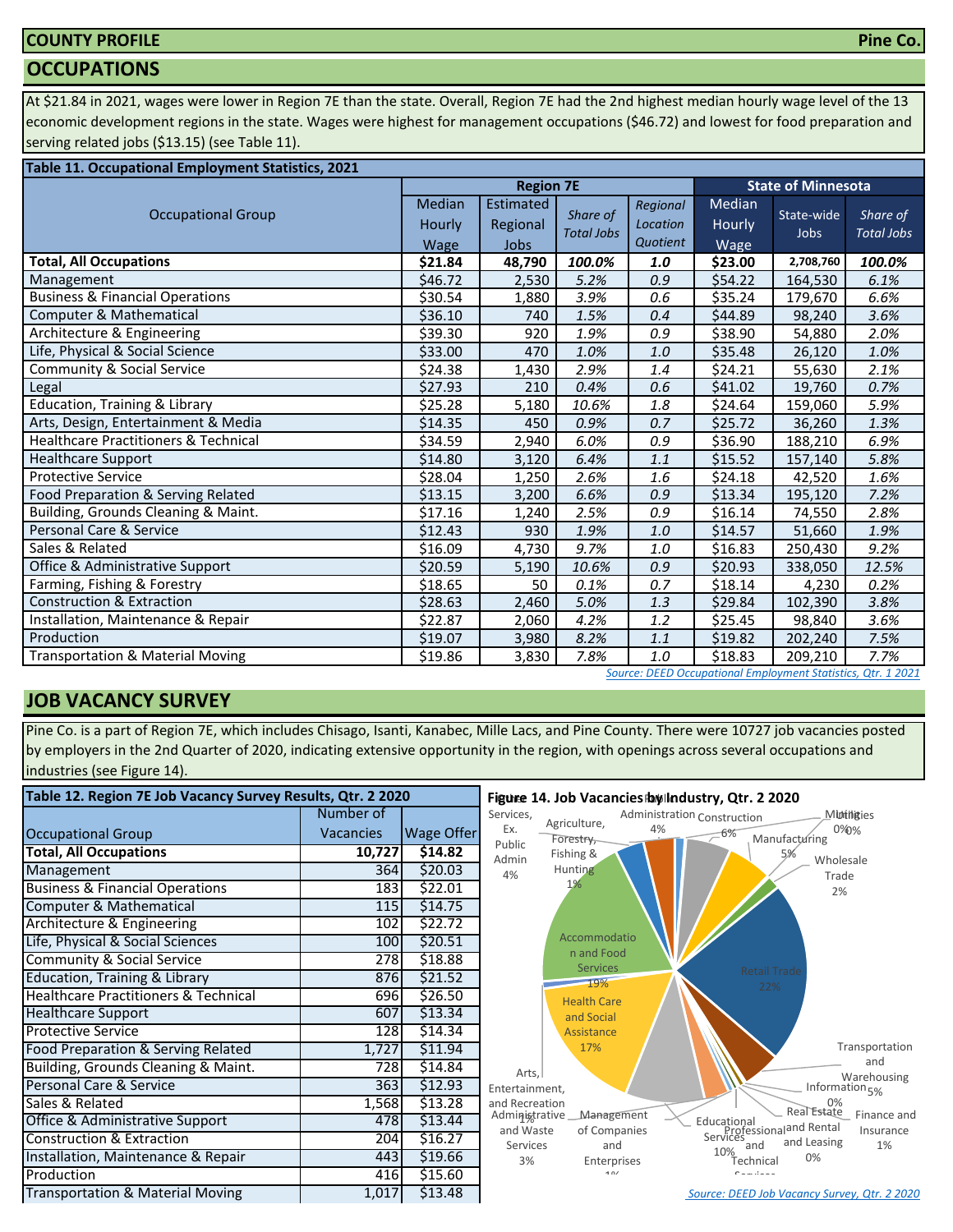### **OCCUPATIONS IN DEMAND**

| Table 13. Central Occupations in Demand, 2020             |                                                             |                                                           |                                                        |  |  |
|-----------------------------------------------------------|-------------------------------------------------------------|-----------------------------------------------------------|--------------------------------------------------------|--|--|
| <b>Less than High School</b>                              | <b>High School or Equivalent</b>                            | Some College or Assoc. Deg.                               | <b>Bachelor's Degree or Higher</b>                     |  |  |
| <b>Retail Salespersons</b>                                | <b>Nursing Assistants</b>                                   | <b>Registered Nurses</b>                                  | Special Education Teachers,<br>Secondary School        |  |  |
| \$25,980                                                  | \$36,175                                                    | \$78,415                                                  | \$62,221                                               |  |  |
| <b>Stockers and Order Fillers</b>                         | Licensed Practical and Licensed Vocational<br><b>Nurses</b> | <b>Civil Engineering Technologists</b><br>and Technicians | Substitute Teachers, Short-Term                        |  |  |
| \$27,733                                                  | \$47,350                                                    | \$65,809                                                  | \$39.233                                               |  |  |
| Home Health and Personal                                  | Heating, Air Conditioning, and                              | <b>Computer Network Support</b>                           | Secondary School Teachers, Except                      |  |  |
| <b>Care Aides</b><br>\$28.221                             | Refrigeration Mechanics and Installers<br>\$51,474          | Specialists<br>\$54.280                                   | Special and Career/Technical<br>\$63.343               |  |  |
| First-Line Supervisors of                                 | Automotive Service Technicians and                          | Veterinary Technologists and                              | <b>Elementary School Teachers,</b>                     |  |  |
| <b>Retail Sales Workers</b><br>\$43,970                   | <b>Mechanics</b><br>\$42,011                                | <b>Technicians</b><br>\$36,467                            | <b>Except Special Education</b><br>\$57,151            |  |  |
| Landscaping and                                           | <b>Emergency Medical Technicians and</b>                    | <b>Electrical and Electronic</b>                          | Physicians, All Other; and                             |  |  |
| Groundskeeping Workers<br>\$31,096                        | Paramedics<br>\$39,680                                      | Engineering Technologists and<br>\$56.225                 | Ophthalmologists, Except Pediatric<br><b>NA</b>        |  |  |
| Janitors and Cleaners.                                    |                                                             | Calibration Technologists and                             | <b>Career/Technical Education</b>                      |  |  |
| <b>Except Maids and</b><br>\$31,496                       | Wind Turbine Service Technicians<br>\$56,100                | <b>Technicians and Engineering</b><br>\$53,005            | Teachers, Secondary School<br>\$59,497                 |  |  |
| <b>Customer Service</b>                                   | Mobile Heavy Equipment Mechanics,                           | <b>Web Developers and Digital</b>                         | Market Research Analysts and                           |  |  |
| Representatives<br>\$34,939                               | <b>Except Engines</b><br>\$55,980                           | <b>Interface Designers</b><br>\$59,812                    | <b>Marketing Specialists</b><br>\$57,529               |  |  |
| <b>Teaching Assistants, Except</b>                        | Health Information Technologists, Medical                   | <b>Agricultural and Food Science</b>                      | Clinical, Counseling, and School                       |  |  |
| Postsecondary<br>\$30,837                                 | Registrars, Surgical Assistants, and<br>\$81,041            | Technicians<br>\$40,599                                   | Psychologists<br>\$68,696                              |  |  |
| Heavy and Tractor-Trailer                                 | Electricians                                                | <b>Surgical Technologists</b>                             | Education Administrators,                              |  |  |
| <b>Truck Drivers</b><br>\$49,049                          | \$73,929                                                    | \$60,373                                                  | Kindergarten through Secondary<br>\$105,721            |  |  |
| Laborers and Freight, Stock,<br>and Material Movers, Hand | <b>Computer User Support Specialists</b>                    | <b>Medical Equipment Repairers</b>                        | Psychiatrists                                          |  |  |
| \$34,736                                                  | \$52,188                                                    | \$60,561                                                  | <b>NA</b><br><b>Source: DEED Occupations in Demand</b> |  |  |

Pine Co. is a part of the Central planning region, which is projected to see a 8.6% increase in employment levels over the next decade. In addition to new jobs created, there will be a much larger number of exit openings (see Figure 15).

| Table 14. Regional Industry Employment Projections, 2018-2028 | <b>Figure 15. Regional Occupational</b>   |           |                     |                                                                        |
|---------------------------------------------------------------|-------------------------------------------|-----------|---------------------|------------------------------------------------------------------------|
|                                                               |                                           |           |                     | <b>Employment Projections, 2018-20</b>                                 |
|                                                               | <b>Estimated</b>                          | Projected | <b>Percent</b>      | From employment growth                                                 |
|                                                               | <b>Employment</b>                         | Employ-   | <b>Change</b>       |                                                                        |
| <b>Central Planning Region</b>                                | 2018                                      |           | ment 2028 2018-2028 | Manageme, 205 8,67<br>Business & Financo 68 2,71                       |
| <b>Total, All Industries</b>                                  | 314,696                                   | 336,813   | 7.0%                | Computer & Mathemati@83   626                                          |
| Natural Resources & Mining                                    | 4,869                                     | 4,980     | 2.3%                | Architecture & Engineeri487   1,036                                    |
| Utilities                                                     | 2,106                                     | 1,945     | $-7.6%$             | Life, Physical, & Social Scien213   328                                |
| Construction                                                  | 17,781                                    | 20,888    | 17.5%               | Community & Social Servi&06 2,38!                                      |
| Manufacturing                                                 | 42,475                                    | 43,364    | 2.1%                | Leg58<br>315<br>Education, Training, & Libra, 262 7,88                 |
| <b>Wholesale Trade</b>                                        | 10,432                                    | 10,166    | $-2.5%$             | Arts, Design, Entertainment. 1,903                                     |
| Retail Trade                                                  | 36,792                                    | 36,879    | 0.2%                | Healthcare Practitioners 8,394 5,                                      |
| Transportation & Warehousing                                  | 10,426                                    | 10,989    | 5.4%                | Healthcare Suppo221 4,77                                               |
| Information                                                   | 2,725                                     | 2,780     | 2.0%                | Protective Serv <sub>R<sup>2</sup>6</sub> 1,753                        |
| Finance & Insurance, Real Estate                              | 9,418                                     | 10,010    | 6.3%                | Food Preparation & Serving 7.5 17.                                     |
| Professional Services & Mgmt. of Compani                      | 8,528                                     | 9,861     | 15.6%               | Building, Grounds Cleaning7. 5,982<br>Personal Care & Service3,892   1 |
| Administrative & Waste Services                               | 10,078                                    | 11,151    | 10.6%               | Sales & Related 554 17,72                                              |
| <b>Educational Services</b>                                   | 25,782                                    | 27,179    | 5.4%                | Office & Administrati@4 19,22                                          |
| Health Care & Social Assistance                               | 48,428                                    | 58,891    | 21.6%               | Farming, Fishing, & Forest&6 1,209                                     |
| Leisure & Hospitality                                         | 27,067                                    | 28,521    | 5.4%                | Construction & Extraction 437 5,8                                      |
| Other Services, Ex. Public Admin                              | 11,392                                    | 11,429    | 0.3%                | Installation, Maintenan@24   4,21                                      |
| <b>Public Administration</b>                                  | 19,239                                    | 19,961    | 3.8%                | Production3  <br>12,17<br>Transportation & Matdri473 10,4              |
|                                                               | Source: DEED 2018-2028 Employment Outlook |           |                     |                                                                        |